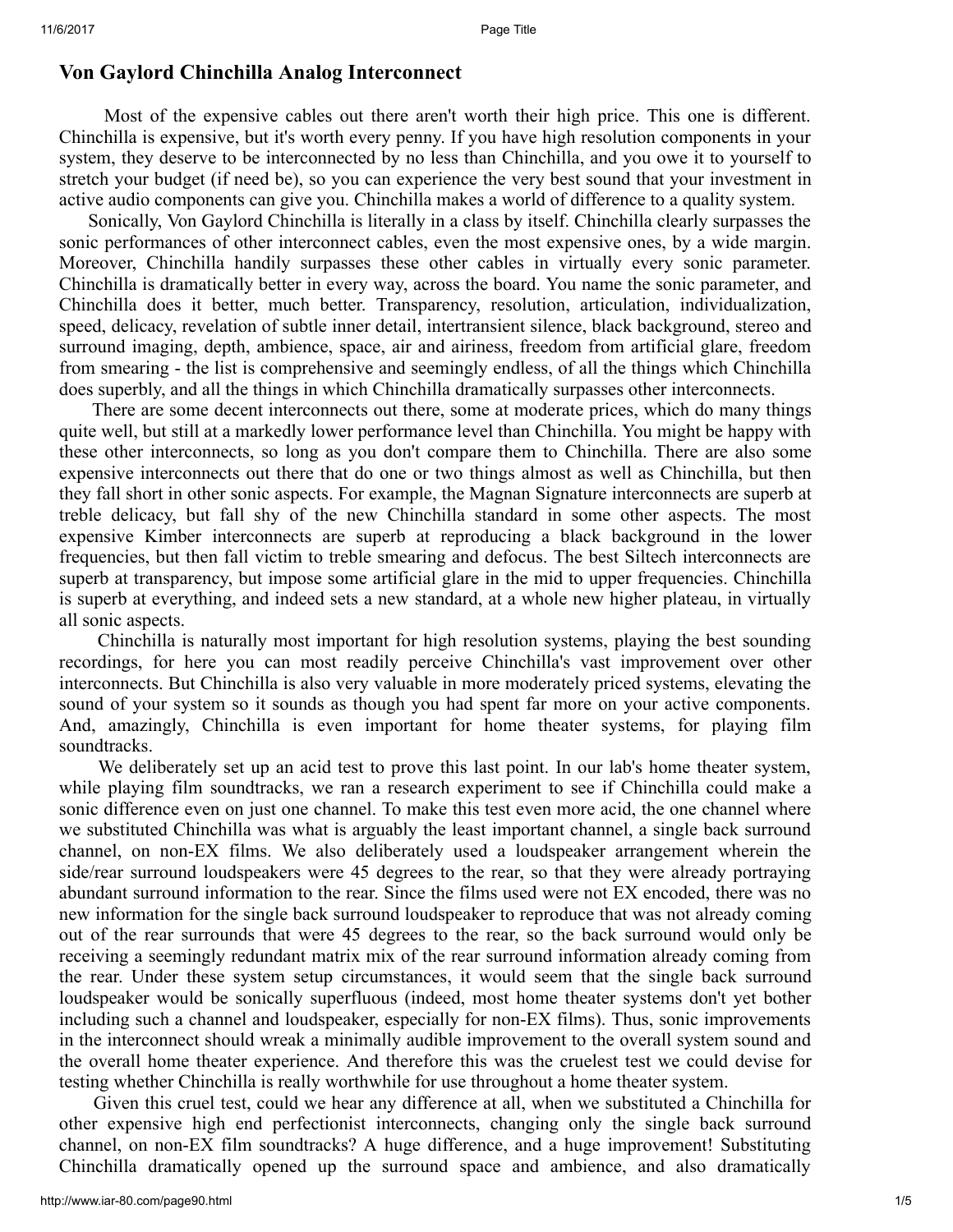improved revelation of subtle information about sounds coming from the rear. The whole surround experience of the films became even more believable, and more enjoyable.

Chinchilla's dramatic sonic improvements, even on this cruel test, prove several things. Since Chinchilla can extract and reveal dramatically more information from film soundtracks, which are themselves less sonically revealing than most dedicated music recordings (both surround and stereo), this proves that Chinchilla is vital to all home theater setups, and is even more crucial of course to systems when playing high quality music recordings (both surround and stereo). Also, since Chinchilla provided dramatic sonic improvements even on the arguably least important channel (the back surround speaker for non-EX films), this proves that Chinchilla is crucial for every channel of every surround sound and home theater system, as well as of course both channels of a stereo system (where both channels are sonically very important). In short, this cruel test proves that all quality home theater and surround sound systems can dramatically benefit from Chinchilla, and from using Chinchilla for every channel.

We naturally verified this by setting up our lab research system with Chinchilla for all seven channels, and playing a wide variety of films and surround music recordings. Chinchilla, installed throughout a system like this, provides a magnificent reference surround experience, on a level that far surpasses what we have been able to achieve with other expensive high end interconnects. The sheer believability of the surrounding space and ambience, and the sheer realism of all surrounding sounds (revealed so effortlessly, so transparently, and without artifice), make for a jaw dropping suspension of disbelief, and a stunning elevation above what our lab research system can deliver using other interconnects.

As a further acid test, we also tried substituting Chinchilla on the surround channels while playing simply two channel stereo recordings. With these two channel stereo recordings, the surround channels do not contain any new musical or spatial information, but merely present a matrix derivative (chiefly with hall ambience) of the information that's already in the two main front channels, and are sonically beneficial only in that they present this essentially redundant information to the side and rear of the listener's head, where the Damaske effect allows the listener to more easily hear hall ambience contained in the two channel recording. Here too, in this new acid test, Chinchilla scored a decisive victory over other expensive high end interconnects. Chinchilla, substituted in either just the side surround channels or just the rear (or back) surround channels, made the surround space and ambience much richer and more believable, even from a mere two channel stereo recording. And, when we substituted Chinchilla in all channels, the total sonic experience was truly magical, aurally transporting us to the surrounding space of the original venue, even from mere two channel stereo recordings. Since most of us have a huge library of two channel recordings, this makes a surround system, with Chinchilla interconnect all around, worth its weight in gold, for the richly rewarding musical experience we can all freshly rediscover from our two channel stereo libraries.

Chinchilla even handily surpasses Von Gaylord's own Legend VI interconnect, which we have praised very highly in the past, and which does still provide an excellent experience at a more affordable price. The Legend VI is still better overall than virtually all other interconnects, but in some cases by a small margin, with some debatable pros and cons. Chinchilla however is in a whole other league, and Chinchilla's sound simply surpasses that of the excellent Legend VI, in every sonic parameter (see list above), and by a wide margin that is easily perceived and richly rewarding, so easily worth the higher price. Chinchilla is simply the best interconnect investment you can make in upgrading the sound of your system.

Chinchilla's transparency advantage over other interconnects is particularly noteworthy, because it is at once subtle and dramatic. It is subtle because it lets you hear deeper into the subtle inner details of the music, the sonic events, and the ambient space. It is not the overt, superficial kind of pseudo hi-fi transparency that some other cables exhibit when they limn merely the outlines of the music more sharply and/or brightly. It is important because it brings you closer to the genuine reality of what live acoustic music, and live sonic events, actually sound like. So it wreaks a dramatic improvement in the reality and believability of the whole listening experience, even while using subtl means to achieve this end.

Similarly, Chinchilla's advantage over other interconnects in precise articulation,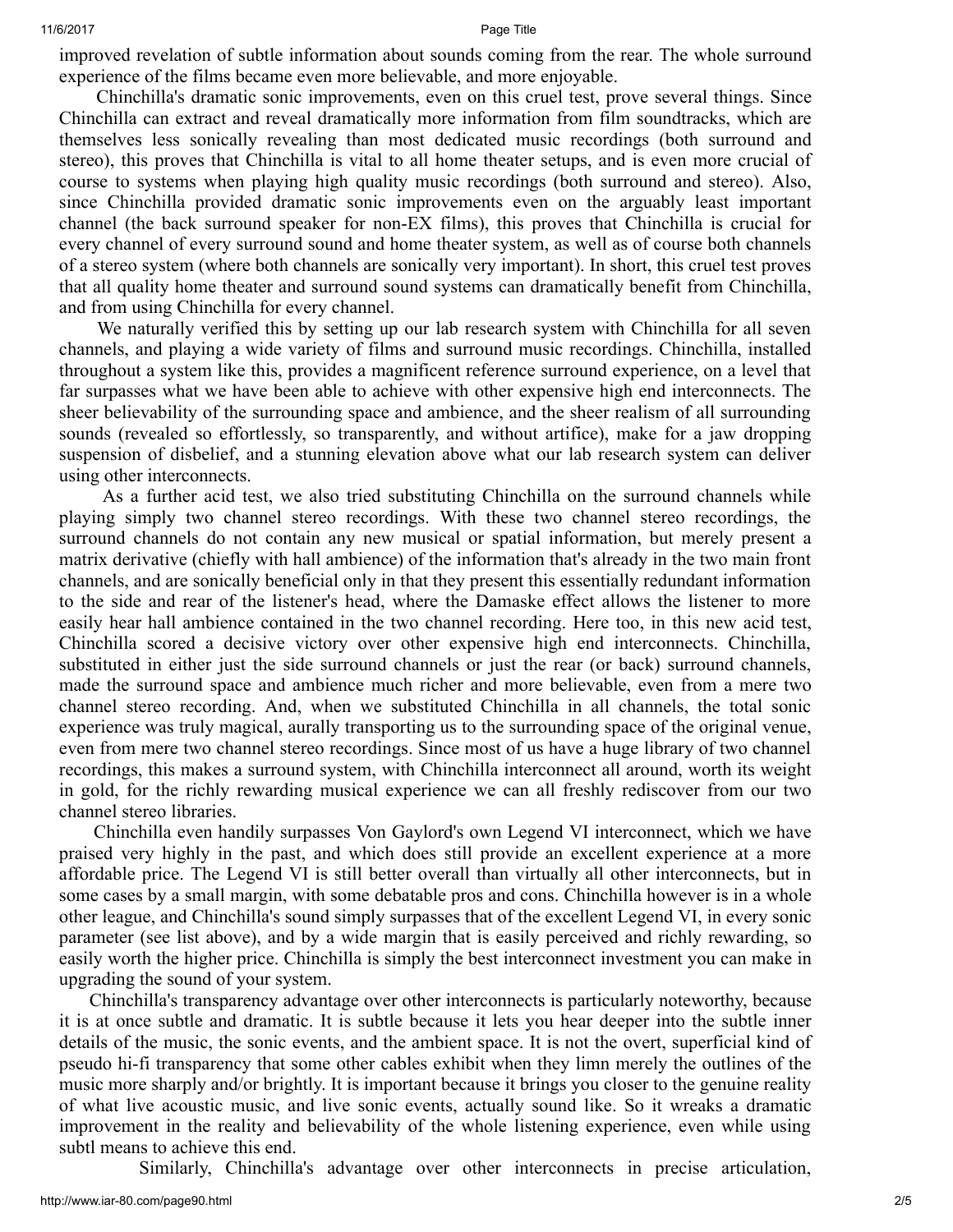individualization, and speed is achieved subtly, with delicacy, not with artifice as in some other cables. Any audio device that is truly fast will sound delicate when reproducing delicate fast transients, and it sounds delicate precisely because it is so fast in coming down the back side of each fast transient, rather than lingering at the transient's peak level. Such lingering, heard from many other cables, is caused by erroneous energy storage, and causes fast transients to sound artificially sharp and hard, which might impress naïve listeners, but is not true to the reality of live acoustic music. Some naïve listeners, hearing Chinchilla's delicacy in handling fast treble transients, contrasted with other cables' harder, sharper trebles, might say that Chinchilla sounds soft in the trebles, but in fact it is Chinchilla that is fast and accurate, while it is the other, harder and sharper sounding cables that are too slow in coming back down after a fast treble transient is over.

Chinchilla precisely articulates, delineates, and individuates the finest details. Yet, because Chinchilla is so fast and so free from undesirable energy storage, Chinchilla's precisely accurate revelation is executed with delicate finesse, and does not sound hard, clinical, sterile, or analytical, as some other cables do.

This leads us to further sonic proof of Chinchilla's genuine speed and freedom from undesirable energy storage. Chinchilla individuates fast treble transients superbly, and has superbly black intertransient silence between treble transients, and then in this black silence Chinchilla reveals subtle details of music and sounds (such as the timbre and texture of musical instruments) that utterly elude other interconnect cables. In contrast, these other interconnect cables, precisely because they linger too long at treble transient peaks, fill in, with lingering energy storage garbage, what should be the blackness of intertransient silence between treble transients, and their filled-in garbage obscures the subtle timbral and textural details that Chinchilla so effortlessly reveals.

This lingering energy storage garbage in other cables also smears or slurs the details at the transient peak, and of course tends to smear the peaks together as well, since there's less of a black silent valley between peaks. This smearing by other cables thus results in poorer individuation of individual details, since the details within each peak are smeared together, and since the peaks themselves are less well individuated from each other, because of the lesser valley separating them.

In some other cables this lingering garbage energy can sound like soft, fuzzy smearing of treble transient information, while in other cables it can sound like hard glare and/or sharp brightness. Either manifestation of this garbage energy is artificial and wrong in its own right, changing the sound away from accuracy and away from the natural sound of real live music that is believable. And either manifestation commits the aforementioned sins of obscuring subtle inner detail and degrading individuation, since the smeared garbage energy lingers in time.

Chinchilla's design evidently excels at minimizing these energy storage problems that plague other cables. That's why Chinchilla can sound so fast and precise, yet effortlessly relaxed, in handling difficult transients accurately and naturally, without the stored energy garbage heard in other cables. And that's why Chinchilla can sound so superior in probing deeper into the music, transparently revealing the subtle timbral and textural and spatial details that take place in the black silence between strong transients.

Chinchilla's superiority at portraying space, surround imaging, and rich ambience is also a natural consequence of its design that minimizes energy storage problems. You see, each strong musical or sonic transient brings you only the direct sound from the source making that sound. But the reflections and reverberation -- which define space, imaging (including depth), and ambience (of the original concert hall venue, or of some alternative venue where a good recording can aurally transport you) -- naturally occur only after each strong transient, since it took some time for that strong transient to reach the concert hall walls and then be reflected back to reach the recording microphones. Thus, the subtle sonic cues that actually define the space, imaging, and ambience of a recording come after each strong transient, and are contained in the relative silences between strong transients. Each and every device in your audio reproduction chain should have minimal energy storage of its own, after each strong transient, so it can itself quickly fall back down to black silence, the better to reveal these subtle sonic cues that the recording contains after strong transients, and which of course are most readily audible in the quietest parts after each strong transient.

Incidentally, there will likely be some hall ambience still lingering in the concert hall, and still contained in the recording, when the next strong musical transient comes along, but those subtle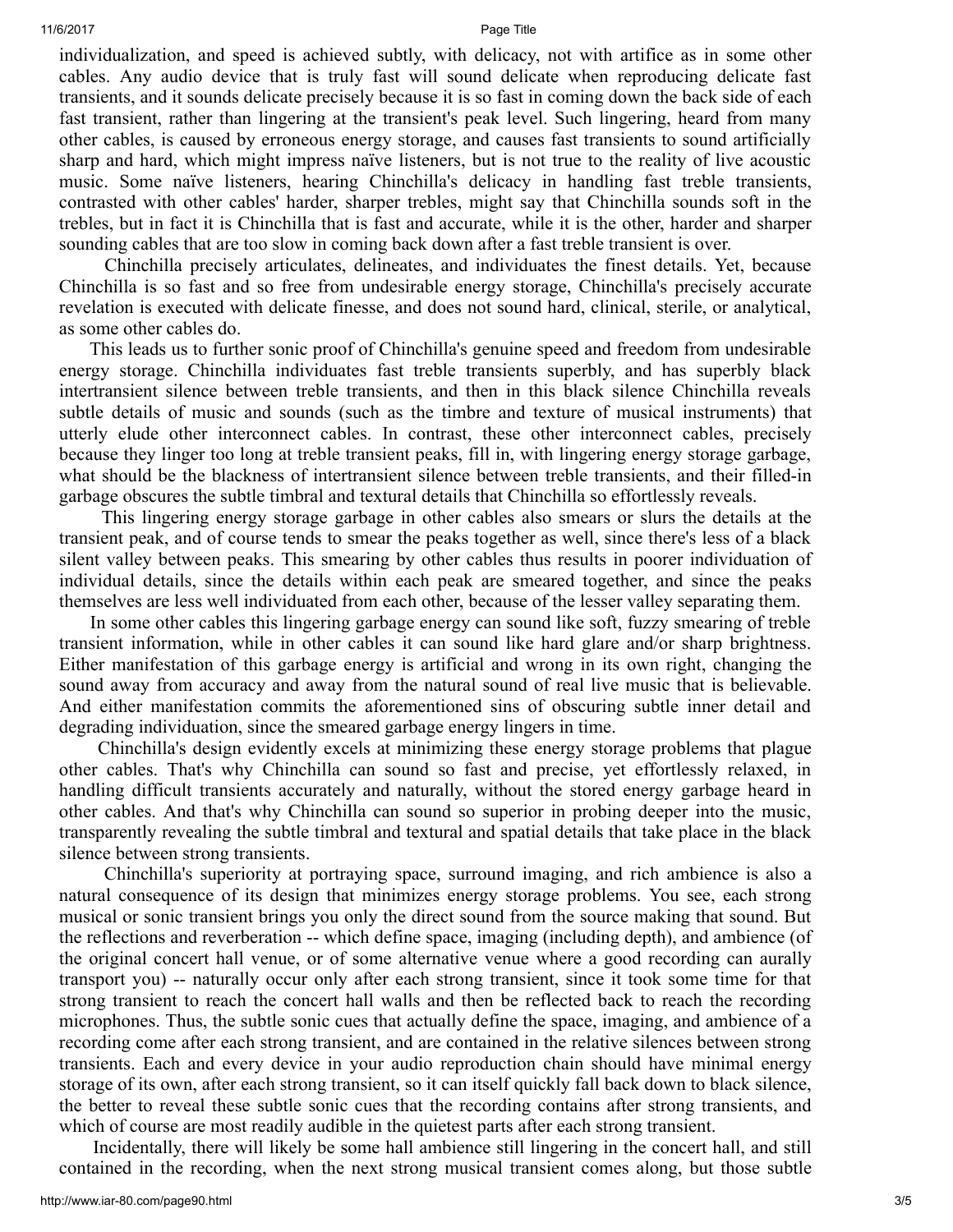indirect reverberation cues you can't hear, because the next strong direct sound transient overwhelms them (and does so even for live music), so your best chance to hear the space, imaging, and ambience defined by these subtle sonic cues is in the relative silence between strong transients. That's why intertransient silence (the desirable consequence of low energy storage) is such an important hallmark of the highest grade audio components, and why it so crucial to achieving the very best portrayals of space, imaging, and ambience, as Chinchilla does so superbly.

On every good recording, from stereo to surround music to film soundtracks, Chinchilla reveals a wealth of rich information about space, imaging, depth, and ambience that utterly eludes other interconnects. Chinchilla makes the sense of an alternative spatial venue much more believable than other interconnects, and is worth its weight in gold for this achievement alone, since Chinchilla can transport you out of your tiny listening room as no other interconnect can.

Chinchilla's tonal balance is very neutral overall, with some tonal politeness in the upper midrange. This tonal balance is similar to what you would hear from live music in a classic concert hall with plush appointments, rather than in a modern hall with concrete all around. So it is innocuous and even euphonic. It helps counteract the unpleasant artifices of the close miking typical of most recordings, by placing the music at a more realistic distance and reducing the unpleasant and fatiguing excess brightness and hardness that close miking imparts. It also reduces sonic glare, thereby enhancing Chinchilla's already superb ability to delve deep into the music to unearth treasurable sonic subtleties that glare blocks and obscures. And it enhances spatial imaging, by allowing you to more easily hear the depth and distance of the spatial cues reflected from the far away hall walls. It certainly is far preferable to the sound of many other interconnects, which have excessive brightness, glare, hardness, and energy storage in the upper frequencies. And it is far preferable to the sound of those other interconnects that, in reducing upper frequency energy to attempt polite musicality, are too defocused, veiled, and murky in the upper frequencies. Unlike all these other interconnects, Chinchilla is supremely transparent and precisely revealing in these difficult upper frequencies, even while it is delicate and polite rather than overbearing.

Chinchilla's diameter is only slightly larger than most analog interconnects, and its special RCA plugs are also slightly larger in diameter, with fat, shiny black outer shells. Chinchilla's larger diameter RCA plug and shell is no problem for most stereo components, where the RCA jacks are spaced a reasonable distance apart. But most AV processors have their RCA jacks placed very close together, since so many have to be squeezed onto the back panel. This close spacing on AV processors does make a very tight squeeze for Chinchilla's fat RCA plugs. We're able to get three Chinchillas plugged in side by side, by putting the middle one straight in, and putting the outer two in at a slight diagonal angle. But putting four fat Chinchilla RCA plugs side by side, into these closely spaced RCA jacks, is impossible, and, depending on the jack configuration on your AV processor, you might need to put in four Chinchillas side by side, in order to hear the sonic benefits of Chinchilla for all surround channels. Is there a solution for this quandary? Not an ideal solution. The best compromise we found was to remove the outer black shell of one of the middle two Chinchillas, which then allowed us to squeeze in four Chinchillas side by side. We researched the sonic implications of various tactics, and this was the best sounding compromise.

Interestingly, we had expected Chinchilla's sound to become even more airy and open when the outer black shell was removed from its RCA plug, since air (i.e. the absence of a shell) is the most perfect dielectric, since unshielded cables generally sound more open and airy than shielded ones, and since shielding is not an issue in our environment and circumstance. But Chinchilla actually sounds more airy and open with its special black ceramic shell in place on its RCA plug, which proves how perfectly and conscientiously Chinchilla's design has been crafted, down to the finest detail.

Thus, there is a very slight sonic compromise when you are forced to remove one black shell, in order to squeeze four Chinchillas side by side (if you need to) into the jacks of your AV processor. Thus, if you are faced with this situation, we urge you to try removing the black shell of first the left of the inner two Chinchillas, then only the right of the inner two Chinchillas, to see which sound you prefer. Incidentally, when you remove the black shell from one end of a given single Chinchilla, you should also experiment with removing the black shell at the other end of this one cable, even if you don't need to for the sake of space (e.g. if going into a multichannel power amplifier with